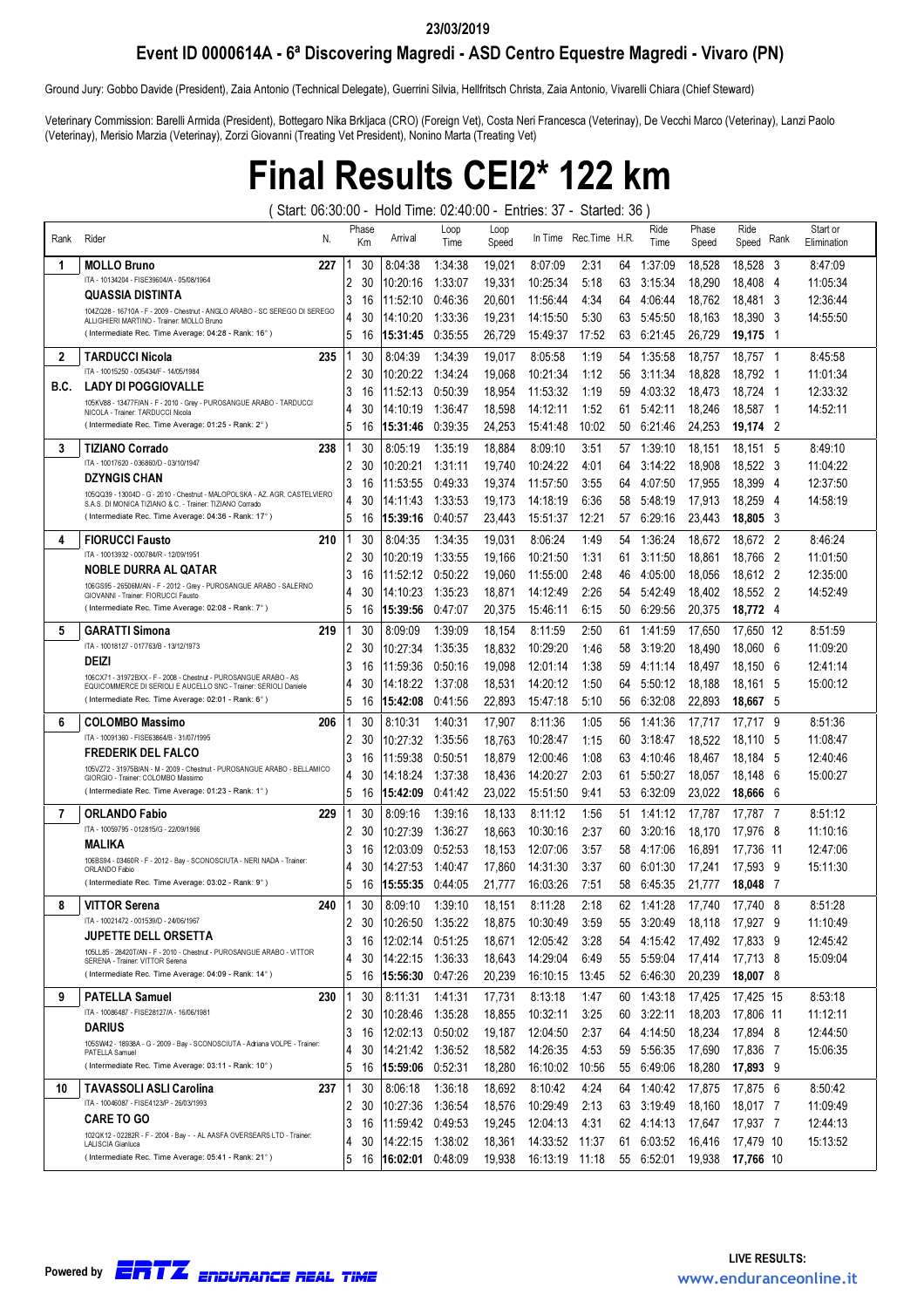| Rank | N.<br>Rider                                                                                                            |                     | Phase<br>Km | Arrival              | Loop<br>Time       | Loop<br>Speed    | In Time              | Rec.Time H.R. |          | Ride<br>Time       | Phase<br>Speed   | Ride<br>Speed          | <b>Rank</b> | Start or<br>Elimination |
|------|------------------------------------------------------------------------------------------------------------------------|---------------------|-------------|----------------------|--------------------|------------------|----------------------|---------------|----------|--------------------|------------------|------------------------|-------------|-------------------------|
| 11   | <b>MONETA Pietro Maria</b><br>228                                                                                      |                     | 30          | 8:23:25              | 1:53:25            | 15.871           | 8:25:10              | 1:45          | 57       | 1:55:10            | 15,630           | 15,630 32              |             | 9:05:10                 |
|      | ITA - 10085326 - 002709/B - 28/07/1953                                                                                 | 2                   | 30          | 10:39:44             | 1:34:34            | 19.034           | 10:42:32             | 2:48          | 58       | 3:32:32            | 18.487           | 16,939 17              |             | 11:22:32                |
|      | RAHDJA DES BARAQUES                                                                                                    | 3                   | 16          | 12:17:14             | 0:54:42            | 17,550           | 12:24:00             | 6:46          | 58       | 4:34:00            | 15,618           | 16,642 19              |             | 13:04:00                |
|      | 105EF62 - 32449BXX - G - 2005 - Grey - - nuova santa vittoria agricola s.r.l. - Trainer:<br><b>MONETA Pietro Maria</b> | 4                   | 30          | 14:38:35             | 1:34:35            | 19,031           | 14:45:04             | 6:29          | 60       | 6:15:04            | 17,810           | 16,957 15              |             | 15:25:04                |
|      | (Intermediate Rec. Time Average: 04:27 - Rank: 15°)                                                                    | 5                   | 16          | 16:06:34             | 0:41:30            | 23,133           | 16:24:27             | 17:53         | 60       | 6:56:34            | 23,133           | 17,572 11              |             |                         |
| 12   | 215<br><b>GAIANI Martina</b>                                                                                           |                     | 30          | 8:09:08              | 1:39:08            | 18.157           | 8:11:39              | 2:31          | 63       | 1:41:39            | 17,708           | 17,708 10              |             | 8:51:39                 |
|      | ITA - 10116924 - FISE17880/B - 04/01/1994                                                                              | 2                   | 30          | 10:27:33             | 1:35:54            | 18.770           | 10:33:55             | 6:22          | 63       | 3:23:55            | 17,601           | 17,654 13              |             | 11:13:55                |
|      | <b>BADMINGTON D'OC</b><br>106DO88 - 33339BXX - F - 2011 - Grey - ANGLO ARABO - BONOTTO MAURO -                         | 3                   | 16          | 12:12:41             | 0:58:46            | 16,336           | 12:18:31             | 5:50          | 64       | 4:28:31            | 14,861           | 16,982 14              |             | 12:58:31                |
|      | Trainer: SERIOLI Daniele                                                                                               | 4                   | 30          | 14:39:07             | 1:40:36            | 17,893           | 14:43:27             | 4:20          | 64       | 6:13:27            | 17,154           | 17,030 13              |             | 15:23:27                |
|      | (Intermediate Rec. Time Average: 04:46 - Rank: 18°)                                                                    | 5                   | 16          | 16:07:23             | 0:43:56            | 21,851           | 16:17:05             | 9:42          | 58       | 6:57:23            | 21,851           | 17,538 12              |             |                         |
| 13   | 239<br><b>TRIEBELNIG Karoline</b><br>AUT - 10045850 - 14/03/1975                                                       | 1                   | 30          | 8:10:35              | 1:40:35            | 17,896           | 8:14:12              | 3:37          | 47       | 1:44:12            | 17,274           | 17,274 17              |             | 8:54:12                 |
|      | <b>GAZAL 927 BELINDA</b>                                                                                               | 2<br>3              | 30<br>16    | 10:28:50<br>12:02:18 | 1:34:38<br>0:49:35 | 19,021<br>19,361 | 10:32:43<br>12:09:05 | 3:53<br>6:47  | 57<br>53 | 3:22:43<br>4:19:05 | 18,271<br>17,031 | 17,759 12<br>17,601 12 |             | 11:12:43<br>12:49:05    |
|      | 105YO28 - - F - 2009 - Bay - - Karoline Triebelnig - Trainer: TRIEBELNIG Karoline                                      | 4                   | 30          | 14:28:27             | 1:39:22            | 18,115           | 14:35:17             | 6:50          | 53       | 6:05:17            | 16,949           | 17,411 11              |             | 15:15:17                |
|      | (Intermediate Rec. Time Average: 05:17 - Rank: 20°)                                                                    | 5                   | 16          | 16:07:29             | 0:52:12            | 18,391           | 16:15:40             | 8:11          | 51       | 6:57:29            | 18,391           | 17,534 13              |             |                         |
| 14   | 234<br><b>SERIOLI Daniele</b>                                                                                          | 1                   | 30          | 8:09:07              | 1:39:07            | 18.160           | 8:13:29              | 4:22          | 62       | 1:43:29            | 17,394           | 17,394 16              |             | 8:53:29                 |
|      | ITA - 10065241 - FISE17832/B - 06/02/1995                                                                              | 2                   | 30          | 10:28:48             | 1:35:19            | 18,884           | 10:35:58             | 7:10          | 64       | 3:25:58            | 17,564           | 17,479 14              |             | 11:15:58                |
|      | <b>GA AMIR AL AUTAN</b>                                                                                                | 3                   | 16          | 12:12:43             | 0:56:45            | 16,916           | 12:17:36             | 4:53          | 64       | 4:27:36            | 15,576           | 17.040 13              |             | 12:57:36                |
|      | 105UP44 - 34325BXX - C - 2010 - SAURO CHIARO - ARABO - RONCHI VITTORIA -<br>Trainer: SERIOLI Daniele                   | 4                   | 30          | 14:39:06             | 1:41:30            | 17,734           | 14:43:29             | 4:23          | 62       | 6:13:29            | 17,000           | 17,029 14              |             | 15:23:29                |
|      | (Intermediate Rec. Time Average: 05:12 - Rank: 19°)                                                                    | 5                   | 16          | 16:07:32             | 0:44:03            | 21,793           | 16:21:04             | 13:32         | 58       | 6:57:32            | 21,793           | 17,532 14              |             |                         |
| 15   | <b>FEKETENE WACHTLER Kata</b><br>209                                                                                   | 1                   | 30          | 8:11:33              | 1:41:33            | 17,725           | 8:14:21              | 2:48          | 54       | 1:44:21            | 17,250           | 17,250 18              |             | 8:54:21                 |
|      | HUN - 10018700 - 23/02/1967<br><b>GAZAL XXII-4</b>                                                                     | 2                   | 30          | 10:28:51             | 1:34:30            | 19,048           | 10:32:08             | 3:17          | 56       | 3:22:08            | 18,408           | 17,810 10              |             | 11:12:08                |
|      | 106DT42 - - F - 2011 - Bay - - Róbert FEKETE - Trainer: FEKETÉNÉ WACHTLER Kata                                         | 3                   | 16          | 12:02:17             | 0:50:09            | 19,143           | 12:05:43             | 3:26          | 57       | 4:15:43            | 17,916           | 17,832 10              |             | 12:45:43                |
|      | (Intermediate Rec. Time Average: 03:57 - Rank: 13°)                                                                    | 4<br>5              | 30<br>16    | 14:36:24<br>16:18:33 | 1:50:41<br>0:55:53 | 16.263<br>17,179 | 14:42:40<br>16:27:01 | 6:16<br>8:28  | 54<br>51 | 6:12:40<br>7:08:33 | 15,391<br>17,179 | 17,066 12<br>17,081 15 |             | 15:22:40                |
| 16   | <b>GREGORINI Laura</b><br>220                                                                                          | 1                   | 30          | 8:12:36              | 1:42:36            | 17,544           | 8:14:33              | 1:57          | 58       | 1:44:33            | 17,217           | 17,217 19              |             | 8:54:33                 |
|      | ITA - 10105801 - 019594/B - 17/05/1989                                                                                 | 2                   | 30          | 10:41:44             | 1:47:11            | 16,794           | 10:43:41             | 1:57          | 61       | 3:33:41            | 16,494           | 16,847 19              |             | 11:23:41                |
|      | <b>RIGOLETTO</b>                                                                                                       | 3                   | 16          | 12:21:06             | 0:57:25            | 16,720           | 12:22:57             | 1:51          | 64       | 4:32:57            | 16,198           | 16,706 17              |             | 13:02:57                |
|      | 105OH41 - 04499N/AN - M - 2010 - Chestnut - PUROSANGUE ARABO - SALARIS<br>COSTANZO - Trainer: BONTEMPI Manuel          | 4                   | 30          | 14:52:27             | 1:49:30            | 16,438           | 14:54:23             | 1:56          | 62       | 6:24:23            | 16,153           | 16,546 17              |             | 15:34:23                |
|      | (Intermediate Rec. Time Average: 01:55 - Rank: 5°)                                                                     | 5                   | 16          | 16:18:35             | 0:44:12            | 21,719           | 16:27:19             | 8:44          | 56       | 7:08:35            | 21,719           | 17,080 16              |             |                         |
| 17   | <b>SALVATI Aurora</b><br>232                                                                                           |                     | 30          | 8:15:39              | 1:45:39            | 17,037           | 8:16:55              | 1:16          | 56       | 1:46:55            | 16,836           | 16,836 22              |             | 8:56:55                 |
|      | ITA - 10091830 - FISE60267/B - 02/08/1997                                                                              | 2                   | 30          | 10:40:16             | 1:43:21            | 17,417           | 10:42:01             | 1:45          | 54       | 3:32:01            | 17,127           | 16,980 15              |             | 11:22:01                |
|      | <b>NEVOSU</b><br>105FA50 - 29926BXX - M - 2006 - Bay - ANGLO ARABO - GALLO PAOLO - Trainer:                            | 3                   | 16          | 12:19:34             | 0:57:33            | 16,681           | 12:21:30             | 1:56          | 57       | 4:31:30            | 16,139           | 16,796 15              |             | 13:01:30                |
|      | SALVATI Aurora<br>(Intermediate Rec. Time Average: 01:50 - Rank: 3°)                                                   | 4<br>5              | 30<br>16    | 14:45:17             | 1:43:47<br>0:52:43 | 17,344           | 14:47:38<br>16:26:19 | 2:21<br>5:58  | 60<br>51 | 6:17:38<br>7:10:21 | 16,960<br>18,211 | 16,842 16              |             | 15:27:38                |
| 18   | <b>DUCCI Giuseppe</b><br>208                                                                                           |                     | 30          | 16:20:21<br>8:15:36  | 1:45:36            | 18,211<br>17.045 | 8:17:19              | 1:43          | 63       | 1:47:19            | 16.773           | 17,009 17<br>16.773 23 |             | 8:57:19                 |
|      | ITA - 10037123 - 2421/F - 23/01/1966                                                                                   | 2                   | 30          | 10:41:59             | 1:44:40            | 17,197           | 10:44:49             | 2:50          | 57       | 3:34:49            | 16,744           | 16,758 21              |             | 11:24:49                |
|      | <b>JUMAA</b>                                                                                                           | 3                   | 16          | 12:19:59             | 0:55:10            | 17,402           | 12:22:37             | 2:38          | 57       | 4:32:37            | 16,609           | 16,727 16              |             | 13:02:37                |
|      | 104ZQ27 - 12710F/AN - M - 2009 - Grey - PUROSANGUE ARABO - VAGNOLI<br>SILVANO - Trainer: DUCCI Giuseppe                | 4                   | 30          | 14:52:26             | 1:49:49            | 16,391           | 14:56:01             | 3:35          | 58       | 6:26:01            | 15,873           | 16.476 18              |             | 15:36:01                |
|      | (Intermediate Rec. Time Average: 02:41 - Rank: 8°)                                                                     | 5                   | 16          | 16:26:09             | 0:50:08            | 19,149           | 16:33:41             | 7:32          |          | 61 7:16:09         | 19,149           | 16,783 18              |             |                         |
| 19   | <b>FRUGONI Giulia</b><br>213                                                                                           | 1                   | 30          | 8:15:40              | 1:45:40            | 17,035           | 8:17:24              | 1:44          | 58       | 1:47:24            | 16,760           | 16,760 24              |             | 8:57:24                 |
|      | ITA - 10180238 - 022173/B - 06/11/1988<br><b>ZORBAT</b>                                                                | $\overline{2}$      | 30          | 10:47:22             | 1:49.58            | 16.369           | 10:50:02             | 2:40          | 56       | 3:40:02            | 15,981           | 16,361 22              |             | 11:30:02                |
|      | 106EX89 - 32217BXX - G - 2012 - Grey - PUROSANGUE ARABO - FRUGONI GIULIA                                               | 3                   | 16          | 12:27:55             | 0:57:53            | 16,585           | 12:31:13             | 3:18          | 64       | 4:41:13            | 15,691           | 16,215 20              |             | 13:11:13                |
|      | Trainer: FRUGONI Giulia<br>(Intermediate Rec. Time Average: 03:11 - Rank: 11°)                                         | 4<br>5              | 30<br>16    | 14:53:36<br>16:33:25 | 1:42:23<br>0:54:48 | 17,581           | 14:58:37<br>16:41:11 | 5:01<br>7:46  | 56<br>54 | 6:28:37<br>7:23:25 | 16,760           | 16,366 19              |             | 15:38:37                |
|      |                                                                                                                        | 1                   | 30          |                      |                    | 17,518           | 8:19:24              |               |          |                    | 17,518           | 16,508 19              |             | 8:59:24                 |
| 20   | 223<br>LAMA Carolina Maria Sole<br>ITA - 10134033 - FISE13589/E - 28/01/1993                                           | 2                   | 30          | 8:15:42<br>10:48:16  | 1:45:42<br>1:48:52 | 17,029<br>16,534 | 10:51:34             | 3:42<br>3:18  | 61<br>63 | 1:49:24<br>3:41:34 | 16,453<br>16,048 | 16,453 29<br>16,248 23 |             | 11:31:34                |
|      | <b>QUORUS</b>                                                                                                          | 3                   | 16          | 12:33:51             | 1:02:17            | 15,413           | 12:37:09             | 3:18          | 56       | 4:47:09            | 14,638           | 15,880 22              |             | 13:17:09                |
|      | 104ZS89 - 02977R - G - 2009 - Chestnut - ANGLO ARABO - POGGINI RITA ROSARIA<br>Trainer: LAMA Carolina Maria Sole       | 4                   | 30          | 15:04:49             | 1:47:40            | 16,718           | 15:09:11             | 4:22          | 59       | 6:39:11            | 16,067           | 15,933 21              |             | 15:49:11                |
|      | (Intermediate Rec. Time Average: 03:40 - Rank: 12°)                                                                    | 5                   | 16          | 16:49:22             | 1:00:11            | 15,951           | 16:53:30             | 4:08          | 60       | 7:39:22            | 15,951           | 15,935 20              |             |                         |
| 21   | 226<br><b>MANENTI Barbara</b>                                                                                          | 1                   | 30          | 8:15:45              | 1:45:45            | 17,021           | 8:18:22              | 2:37          | 62       | 1:48:22            | 16,610           | 16,610 26              |             | 8:58:22                 |
|      | ITA - 10033004 - 008453/B - 26/10/1981                                                                                 | 2                   | 30          | 10:47:21             | 1:48:59            | 16,516           | 10:54:49             | 7:28          | 55       | 3:44:49            | 15,457           | 16,013 25              |             | 11:34:49                |
|      | <b>CELIM DES BARAQUES</b><br>106FP50 - 33053BXX - G - 2012 - Bay - ARABO - CHIODI CRISTIANO - Trainer:                 | 3                   | 16          | 12:31:44             | 0:56:55            | 16,867           | 12:38:51             | 7:07          | 57       | 4:48:51            | 14,992           | 15,787 24              |             | 13:18:51                |
|      | CHIODI Cristiano<br>(Intermediate Rec. Time Average: 05:46 - Rank: 22°)                                                | 4<br>5              | 30          | 15:15:29             | 1:56:38            | 15,433           | 15:21:20             | 5:51          | 54       | 6:51:20            | 14,696           | 15,462 22              |             | 16:01:20                |
|      |                                                                                                                        |                     | 16          | 16:56:44             | 0:55:24            | 17,329           | 17:08:55             | 12:11         | 58       | 7:46:44            | 17,329           | 15,683 21              |             |                         |
| 22   | 231<br><b>PERINOT Elisa</b><br>ITA - 10129572 - FISE25086/D - 09/07/1993                                               | 1<br>$\overline{2}$ | 30<br>30    | 8:27:45<br>11:08:59  | 1:57:45<br>1:59:16 | 15,287<br>15,092 | 8:29:43<br>11:10:54  | 1:58<br>1:55  | 56<br>49 | 1:59:43<br>4:00:54 | 15,036<br>14,854 | 15.036 34<br>14,944 28 |             | 9:09:43<br>11:50:54     |
|      | <b>KHIDAR</b>                                                                                                          | 3                   | 16          | 12:55:11             | 1:04:17            | 14,934           | 12:56:39             | 1:28          | 49       | 5:06:39            | 14,601           | 14,870 26              |             | 13:36:39                |
|      | 105JN64 - 08412D - M - 2006 - Bay - SCONOSCIUTA - FAVRETTI MATTEO - Trainer:<br>PERINOT Elisa                          | 4                   | 30          | 15:33:45             | 1:57:06            | 15,371           | 15:35:42             | 1:57          | 59       | 7:05:42            | 15,120           | 14,940 23              |             | 16:15:42                |
|      | (Intermediate Rec. Time Average: 01:50 - Rank: 3°)                                                                     | 5                   | 16          | 17:21:00             | 1:05:18            | 14,701           | 17:26:30             | 5:30          | 48       | 8:11:00            | 14,701           | 14,908 22              |             |                         |
|      | <b>CAMPAGNONI Luca</b><br>202                                                                                          |                     | 30          | 8:15:31              | 1:45:31            | 17,059           | 8:18:58              | 3:27          | 63       | 1:48:58            | 16,519           | 16,519 27              |             | 8:58:58                 |
|      | ITA - 10080638 - FISE48012/B - 06/12/1982                                                                              | 2                   | 30          | 10:51:00             | 1:52:02            | 16,067           | 10:54:11             | 3:11          | 63       | 3:44:11            | 15,623           | 16,058 24              |             | 11:34:11                |
|      | <b>PALMA BORORESE</b><br>105QH17 - 29852BXX - F - 2008 - Grey - ANGLO ARABO - CAMPAGNONI GIACOMO                       | 3                   | 16          | 12:31:18             | 0:57:07            | 16,808           | 12:34:49             | 3:31          | 58       | 4:44:49            | 15,833           | 16,010 21              |             | 13:14:49                |
|      | Trainer: CAMPAGNONI Luca                                                                                               | 4                   | 30          | 15:01:00             | 1:46:11            | 16,952           | 15:04:11             | 3:11          | 64       | 6:34:11            | 16,458           | 16,135                 |             | Irr. Gait               |
|      |                                                                                                                        | 5                   | 16          |                      |                    |                  |                      |               |          |                    |                  |                        |             |                         |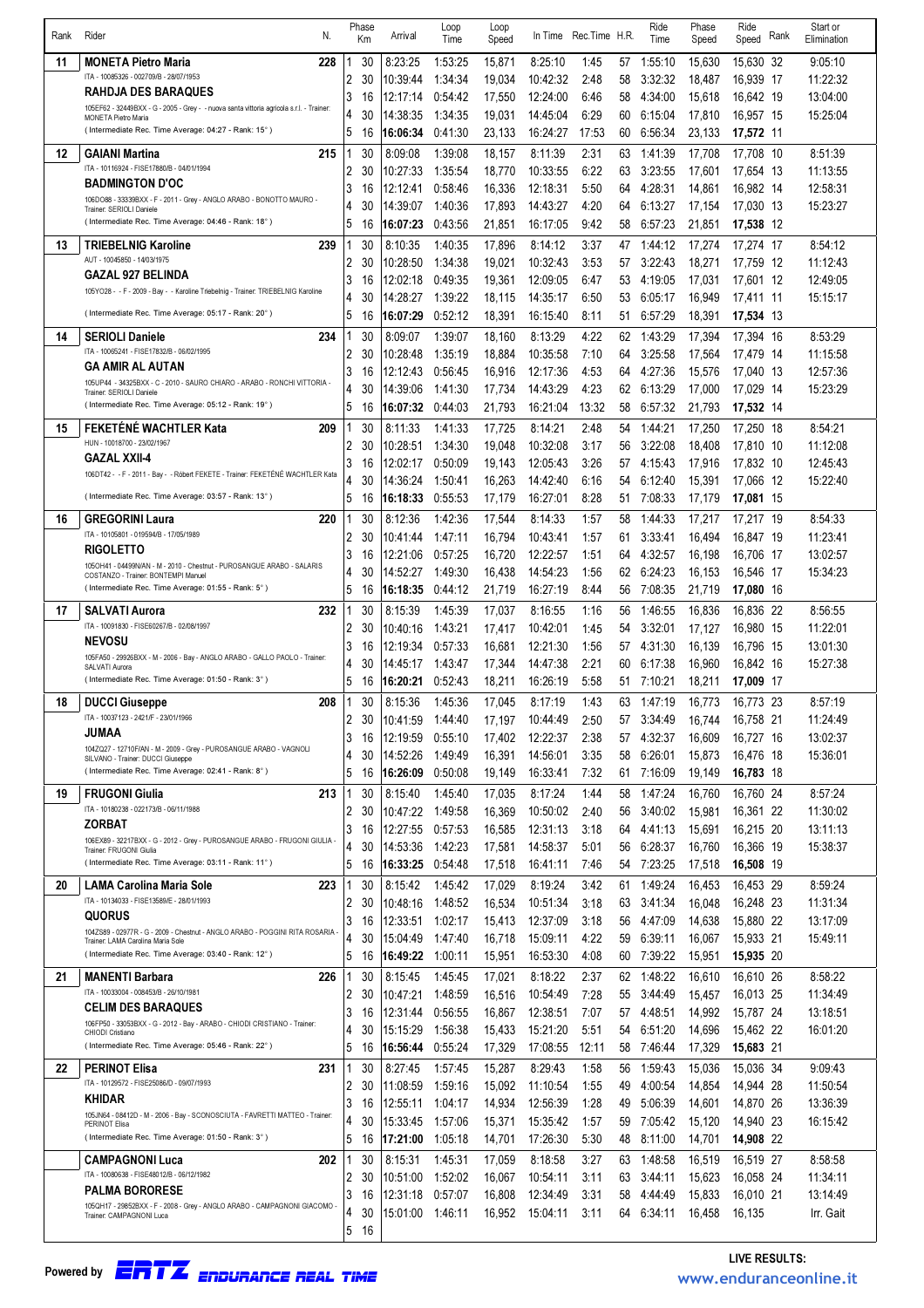| Rank | N.<br>Rider                                                                                                     |                     | Phase<br>Km | Arrival                      | Loop<br>Time       | Loop<br>Speed    | In Time              | Rec.Time H.R. |          | Ride<br>Time                           | Phase<br>Speed   | Ride<br>Speed       | Rank | Start or<br>Elimination   |
|------|-----------------------------------------------------------------------------------------------------------------|---------------------|-------------|------------------------------|--------------------|------------------|----------------------|---------------|----------|----------------------------------------|------------------|---------------------|------|---------------------------|
|      | <b>CIANFERONI Patrizia</b><br>204                                                                               |                     | 30          | 8:15:38                      | 1:45:38            | 17,040           | 8:18:09              | 2:31          | 53       | 1:48:09                                | 16,644           | 16.644 25           |      | 8:58:09                   |
|      | ITA - 10080988 - 5654/F - 26/08/1966                                                                            | $\overline{2}$      | 30          | 10:39:45                     | 1:41:36            | 17.717           | 10:42:05             | 2:20          | 55       | 3:32:05                                | 17,319           | 16,974 16           |      | 11:22:05                  |
|      | <b>NESTOR</b>                                                                                                   | 3                   | 16          | 12:19:36                     | 0:57:31            | 16.691           | 12:23:32             | 3:56          | 59       | 4:33:32                                | 15,622           | 16,671 18           |      | 13:03:32                  |
|      | 103GN71 - 03239H - G - 2004 - Chestnut - SCONOSCIUTA - Cutolo Mario - Trainer:<br>CIANFERONI Patrizia           | 4                   | 30          | 14:52:03                     | 1:48:31            | 16,587           | 15:06:29             | 14:26         | 61       | 6:36:29                                | 14,640           | 16,041 20           |      | 15:46:29                  |
|      |                                                                                                                 | 5                   | 16          |                              |                    |                  |                      |               |          |                                        |                  |                     |      | Metabolic TR              |
|      | 207<br>DONINA RUBAGOTTI Ramon                                                                                   |                     | 30          | 8:12:39                      | 1:42:39            | 17,535           | 8:15:11              | 2:32          |          | 62 1:45:11                             | 17,113           | 17,113 21           |      | 8:55:11                   |
|      | ITA - 10025173 - 022364/B - 10/03/1967                                                                          | 2                   | 30          | 10:41:39                     | 1:46:28            | 16.907           | 10:44:39             | 3:00          | 64       | 3:34:39                                | 16,443           | 16.771 20           |      | 11:24:39                  |
|      | <b>UMOUR DES DU</b>                                                                                             | 3                   | 16          | 12:21:04                     | 0:56:25            | 17,016           | 12:37:28             | 16:24         | 64       | 4:47:28                                | 13,184           | 15,863 23           |      | 13:17:28                  |
|      | 105PL61 - 34257BXX - G - 2008 - Grey - - Mme Emilie CAZAJUS - Trainer: DONINA<br>RUBAGOTTI Ramon                | 4                   | 30          | 15:16:25                     | 1:58:57            | 15,132           | 15:23:34             | 7:09          | 71       | 6:53:34                                | 14,274           | 15.378              |      | Metabolic                 |
|      |                                                                                                                 | 5                   | 16          |                              |                    |                  |                      |               |          |                                        |                  |                     |      |                           |
|      | <b>SAVIORI Massimo</b><br>233                                                                                   |                     | 30          | 8:15:43                      | 1:45:43            | 17,027           | 8:22:13              | 6:30          | 64       | 1:52:13                                | 16,040           | 16,040 31           |      | 9:02:13                   |
|      | ITA - 10121926 - FISE92939/B - 20/08/1978<br><b>EMILIO</b>                                                      | 2                   | 30          | 10:51:01                     | 1:48:48            | 16.544           | 10:57:10             | 6:09          | 64       | 3:47:10                                | 15.659           | 15.847 27           |      | 11:37:10                  |
|      | 104WL18 - 08819D - G - 2007 - Bay - PUROSANGUE ARABO - SAVIORI MASSIMO -                                        | 3                   | 16          | 12:33:50                     | 0:56:40            | 16,941           | 12:42:02             | 8:12          | 59       | 4:52:02                                | 14,800           | 15,615 25           |      | 13:22:02                  |
|      | Trainer: SAVIORI Massimo                                                                                        | 4                   | 30          | 15:26:01                     | 2:03:59            | 14,518           | 15:40:24             | 14:23         |          | 63 7:10:24                             | 13,009           | 14.777              |      | Metabolic TR              |
|      |                                                                                                                 | 5                   | 16          |                              |                    |                  |                      |               |          |                                        |                  |                     |      |                           |
|      | <b>GALANTINO Giulia</b><br>216<br>ITA - 10079223 - FISE9440/N - 06/01/1994                                      |                     | 30          | 8:12:37                      | 1:42:37            | 17,541           | 8:14:46              | 2:09          | 62       | 1:44:46                                | 17,181           | 17,181 20           |      | 8:54:46                   |
|      | <b>CIRRUS D'ALAUZE</b>                                                                                          | $\overline{2}$<br>3 | 30<br>16    | 10:41:34<br>12:21:03         | 1:46:48<br>0:57:32 | 16,854<br>16,686 | 10:43:31<br>12:24:25 | 1:57<br>3:22  | 59<br>64 | 3:33:31<br>4:34:25                     | 16,552<br>15,764 | 16.861 18<br>16.617 |      | 11:23:31<br>Irr. Gait     |
|      | 106DN49 - 33031BXX - G - 2012 - Bay - PUROSANGUE ARABO - AZ. AGR. LO                                            | 4                   | 30          |                              |                    |                  |                      |               |          |                                        |                  |                     |      |                           |
|      | CHALET DI DONINA RUBAGOTTI RAMON - Trainer: DONINA RUBAGOTTI Ramon                                              | 5                   | 16          |                              |                    |                  |                      |               |          |                                        |                  |                     |      |                           |
|      | 224<br>LIPOVAC Bojan                                                                                            |                     | 30          | 8:17:13                      | 1:47:13            | 16.788           | 8:20:51              | 3:38          | 63       | 1:50:51                                | 16,238           | 16,238 30           |      | 9:00:51                   |
|      | CRO - 10175877 - 06/01/1961                                                                                     | 2                   | 30          | 10:48:18                     | 1:47:27            | 16,752           | 10:55:03             | 6:45          | 57       | 3:45:03                                | 15,762           | 15,996 26           |      | 11:35:03                  |
|      | THOR                                                                                                            | 3                   | 16          | 12:48:54                     | 1:13:51            | 12,999           | 12:55:08             | 6:14          | 49       | 5:05:08                                | 11.988           | 14,944              |      | Metabolic (RE)            |
|      | 104CX98 - - G - 2007 - Bay - - Jelena Malnar - Trainer: LIPOVAC Bojan                                           | 4                   | 30          |                              |                    |                  |                      |               |          |                                        |                  |                     |      |                           |
|      |                                                                                                                 | 5                   | 16          |                              |                    |                  |                      |               |          |                                        |                  |                     |      |                           |
|      | 214<br><b>GAGLIANO Filippo</b>                                                                                  | -1                  | 30          | 8:15:41                      | 1:45:41            | 17,032           | 8:25:24              | 9:43          | 64       | 1:55:24                                | 15,598           | 15,598 33           |      | 9:05:24                   |
|      | ITA - 10063889 - FISE006929 - 12/11/1963                                                                        | 2                   | 30          | 11:09:02                     | 2:03:38            | 14,559           | 11:15:01             | 5:59          | 59       | 4:05:01                                | 13.887           | 14.693 29           |      | 11:55:01                  |
|      | <b>PENELOPE DI PEGASO</b>                                                                                       | 3                   | 16          | 13:04:57                     | 1:09:56            | 13,727           | 13:10:58             | 6:01          | 61       | 5:20:58                                | 12,640           | 14,207              |      | Retired (RE)              |
|      | 105VZ83 - 14785F - F - 2011 - Bay - - GAGLIANO FILIPPO - Trainer: GAGLIANO Filippo                              | 4                   | 30          |                              |                    |                  |                      |               |          |                                        |                  |                     |      |                           |
|      |                                                                                                                 | 5                   | 16          |                              |                    |                  |                      |               |          |                                        |                  |                     |      |                           |
|      | <b>ABBRUZZESE Vincenzo</b><br>203                                                                               |                     | 30          | 8:05:27                      | 1:35:27            | 18,858           | 8:07:33              | 2:06          | 57       | 1:37:33                                | 18,452           | 18,452 4            |      | 8:47:33                   |
|      | ITA - 10044684 - FISE21591/F - 10/06/1961<br><b>KAHRMA</b>                                                      | $\overline{2}$      | 30          | 10:20:24                     | 1:32:51            | 19,386           | 10:22:43             | 2:19          | 61       | 3:12:43                                | 18,914           | 18.680              |      | Irr. Gait                 |
|      | 103WR69 - 25205BXX - F - 2005 - Chestnut - PUROSANGUE ARABO - VALDICAVA                                         | 3                   | 16          |                              |                    |                  |                      |               |          |                                        |                  |                     |      |                           |
|      | AZIENDA AGR. - Trainer: ABBRUZZESE Vincenzo                                                                     | 4<br>5              | 30<br>16    |                              |                    |                  |                      |               |          |                                        |                  |                     |      |                           |
|      | <b>ZANIN Gabriele</b><br>241                                                                                    |                     | 30          | 8:09:13                      | 1:39:13            |                  | 8:12:09              | 2:56          |          |                                        |                  |                     |      | 8:52:09                   |
|      | ITA - 10056384 - FISE6875/T - 07/01/1953                                                                        | 2.                  | 30          | 10:28:48 1:36:39             |                    | 18,142           | 18,624 10:32:04 3:16 |               |          | 57 1:42:09<br>54 3:22:04 18,015 17,816 | 17,621           | 17,621 13           |      | Irr. Gait                 |
|      | <b>RIO</b>                                                                                                      | 3                   | 16          |                              |                    |                  |                      |               |          |                                        |                  |                     |      |                           |
|      | 105DG88 - 28482T - G - 2010 - Bay - ANGLO ARABO - ZANIN GABRIELE - Trainer:<br>ZANIN Gabriele                   | 4                   | 30          |                              |                    |                  |                      |               |          |                                        |                  |                     |      |                           |
|      |                                                                                                                 | 5                   | 16          |                              |                    |                  |                      |               |          |                                        |                  |                     |      |                           |
|      | 225<br><b>LUI Martina</b>                                                                                       | 1                   | 30          | 8:10:32                      | 1:40:32            | 17,905           | 8:11:53              | 1:21          |          | 50 1:41:53                             | 17,667           | 17,667 11           |      | 8:51:53                   |
|      | ITA - 10029168 - 006724/B - 11/11/1975                                                                          | 2                   | 30          | 10:30:27                     | 1:38:34            | 18,262           | 10:32:57             | 2:30          |          | 61 3:22:57                             | 17,810           | 17,738              |      | Retired                   |
|      | NAYF JAMAL                                                                                                      | 3                   | 16          |                              |                    |                  |                      |               |          |                                        |                  |                     |      |                           |
|      | 104UG75 - 25926B/AN - G - 2007 - Grey - PUROSANGUE ARABO - DALLO FABIO -<br>Trainer: LUI Martina                | 4                   | 30          |                              |                    |                  |                      |               |          |                                        |                  |                     |      |                           |
|      |                                                                                                                 | 5                   | 16          |                              |                    |                  |                      |               |          |                                        |                  |                     |      |                           |
|      | <b>ACCORRONI Lucrezia</b><br>201                                                                                | 1                   | 30          | 8:10:29                      | 1:40:29            | 17,913           | 8:12:30              | 2:01          |          | 60 1:42:30                             | 17,561           | 17,561 14           |      | 8:52:30                   |
|      | ITA - 10074778 - FISE7342/P - 14/01/1996<br><b>SHIRRANNA PARK ROSE TATTOO</b>                                   | 2                   | 30          | 10:28:52 1:36:22             |                    | 18,679           | 10:35:10             | 6:18          |          | 64 3:25:10                             | 17,532           | 17.547              |      | Retired                   |
|      | 106GC01 - 03453R - G - 2010 - Bay - ANGLO ARABO - ITALIA ENDURANCE ASD -                                        | 3                   | 16          |                              |                    |                  |                      |               |          |                                        |                  |                     |      |                           |
|      | Trainer: LALISCIA Gianluca                                                                                      | 4<br>5              | 30<br>16    |                              |                    |                  |                      |               |          |                                        |                  |                     |      |                           |
|      |                                                                                                                 |                     |             |                              |                    |                  |                      |               |          |                                        |                  |                     |      |                           |
|      | <b>ZAPPETTINI Luca</b><br>242<br>ITA - 10045208 - FISE35018/B - 12/02/1993                                      | 1<br>2              | 30<br>30    | 8:15:32<br>10:51:02  1:51:44 | 1:45:32            | 17,056<br>16,110 | 8:19:18<br>10:56:29  | 3:46<br>5:27  | 58       | 1:49:18<br>61 3:46:29                  | 16,468<br>15,361 | 16,468 28<br>15,895 |      | 8:59:18<br>Metabolic (RE) |
|      | <b>SUPERBO</b>                                                                                                  | 3                   | 16          |                              |                    |                  |                      |               |          |                                        |                  |                     |      |                           |
|      | 106GE24 - 32015BXX - M - 2011 - Grey - SELLA ITALIANO - DAGA FRANCESCO -<br>Trainer: PALENI Fabrizio            | 4                   | 30          |                              |                    |                  |                      |               |          |                                        |                  |                     |      |                           |
|      |                                                                                                                 | 5                   | 16          |                              |                    |                  |                      |               |          |                                        |                  |                     |      |                           |
|      | 205<br><b>CIAPPARELLA Cristina</b>                                                                              |                     | 30          | 8:06:42                      | 1:36:42            | 18,614           | 8:16:10              | 9:28          |          | 59 1:46:10                             | 16.954           | 16.954              |      | Retired                   |
|      | ITA - 10095995 - 3771 - 11/05/1986                                                                              | 2                   | 30          |                              |                    |                  |                      |               |          |                                        |                  |                     |      |                           |
|      | <b>MISTRAL MONISCIONE</b>                                                                                       | 3                   | 16          |                              |                    |                  |                      |               |          |                                        |                  |                     |      |                           |
|      | 104CZ26 - 25282B/AN - G - 2007 - Chestnut - PUROSANGUE ARABO - LODI<br>CRISTIAN - Trainer: CIAPPARELLA Cristina | 4                   | 30          |                              |                    |                  |                      |               |          |                                        |                  |                     |      |                           |
|      |                                                                                                                 | 5                   | 16          |                              |                    |                  |                      |               |          |                                        |                  |                     |      |                           |
|      | <b>IACCHELLI Andrea</b><br>221                                                                                  |                     | 30          | 8:15:46                      | 1:45:46            | 17,019           | 8:18:30              | 2:44          |          | 55 1:48:30                             | 16,590           | 16,590              |      | Irr. Gait                 |
|      | ITA - 100 13934 - 011253/G - 09/07/1967<br><b>EGARO</b>                                                         | 2                   | 30          |                              |                    |                  |                      |               |          |                                        |                  |                     |      |                           |
|      | 1050Z16 - 24439G - G - 2010 - Bay - PUROSANGUE ARABO - ASS. SPORTIVA                                            | 3                   | 16          |                              |                    |                  |                      |               |          |                                        |                  |                     |      |                           |
|      | DILETT, SCUDERIA PIAN DEI CERRI - Trainer: IACCHELLI Andrea                                                     | 4                   | 30          |                              |                    |                  |                      |               |          |                                        |                  |                     |      |                           |
|      |                                                                                                                 | 5                   | - 16        |                              |                    |                  |                      |               |          |                                        |                  |                     |      |                           |

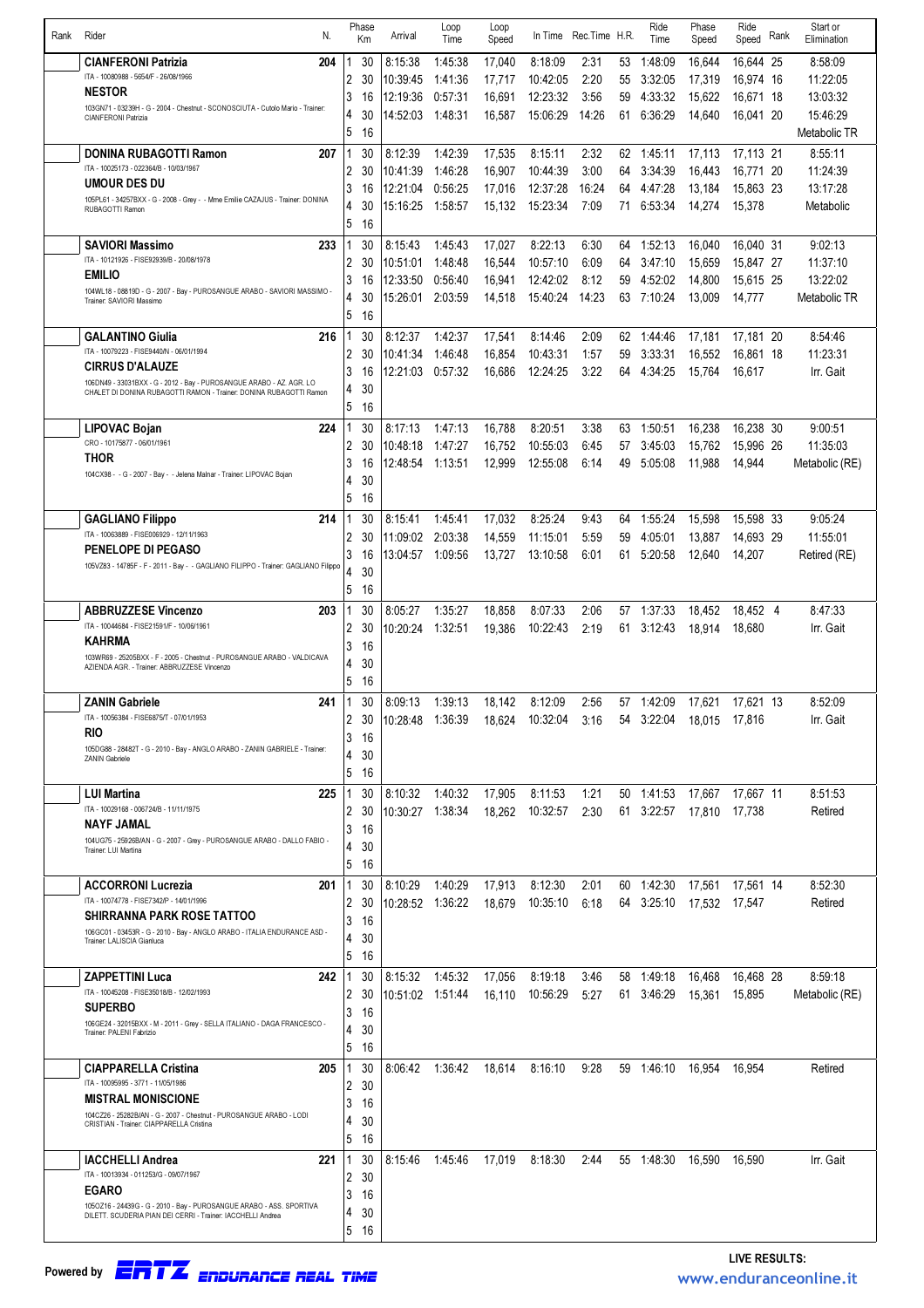| Rank | Rider<br>N.                                                                                  | Phase<br>Km  | Arrival | Loop<br>Time | Loop<br>Speed | In Time | Rec.Time H.R. | Ride<br>Time | Phase<br>Speed | Ride<br>Rank<br>Speed | Start or<br>Elimination |
|------|----------------------------------------------------------------------------------------------|--------------|---------|--------------|---------------|---------|---------------|--------------|----------------|-----------------------|-------------------------|
|      | <b>GALATI Alessia</b><br>217                                                                 | 30           |         |              |               |         |               |              |                |                       | Irr. Gait               |
|      | ITA - 10141110 - FISE15548/M - 19/02/1993                                                    | 30<br>າ<br>∠ |         |              |               |         |               |              |                |                       |                         |
|      | <b>DYRON</b>                                                                                 | 16<br>J      |         |              |               |         |               |              |                |                       |                         |
|      | 104Z095 - 25757M - M - 2009 - Bay - ANGLO ARABO - COCO PASQUALE - Trainer:<br>GIOIA Vincenzo | 30           |         |              |               |         |               |              |                |                       |                         |
|      |                                                                                              | 16<br>b      |         |              |               |         |               |              |                |                       |                         |

RE = Re-Inspection - B.C. = Best Condition Show Secretary: Zuccolo Fabio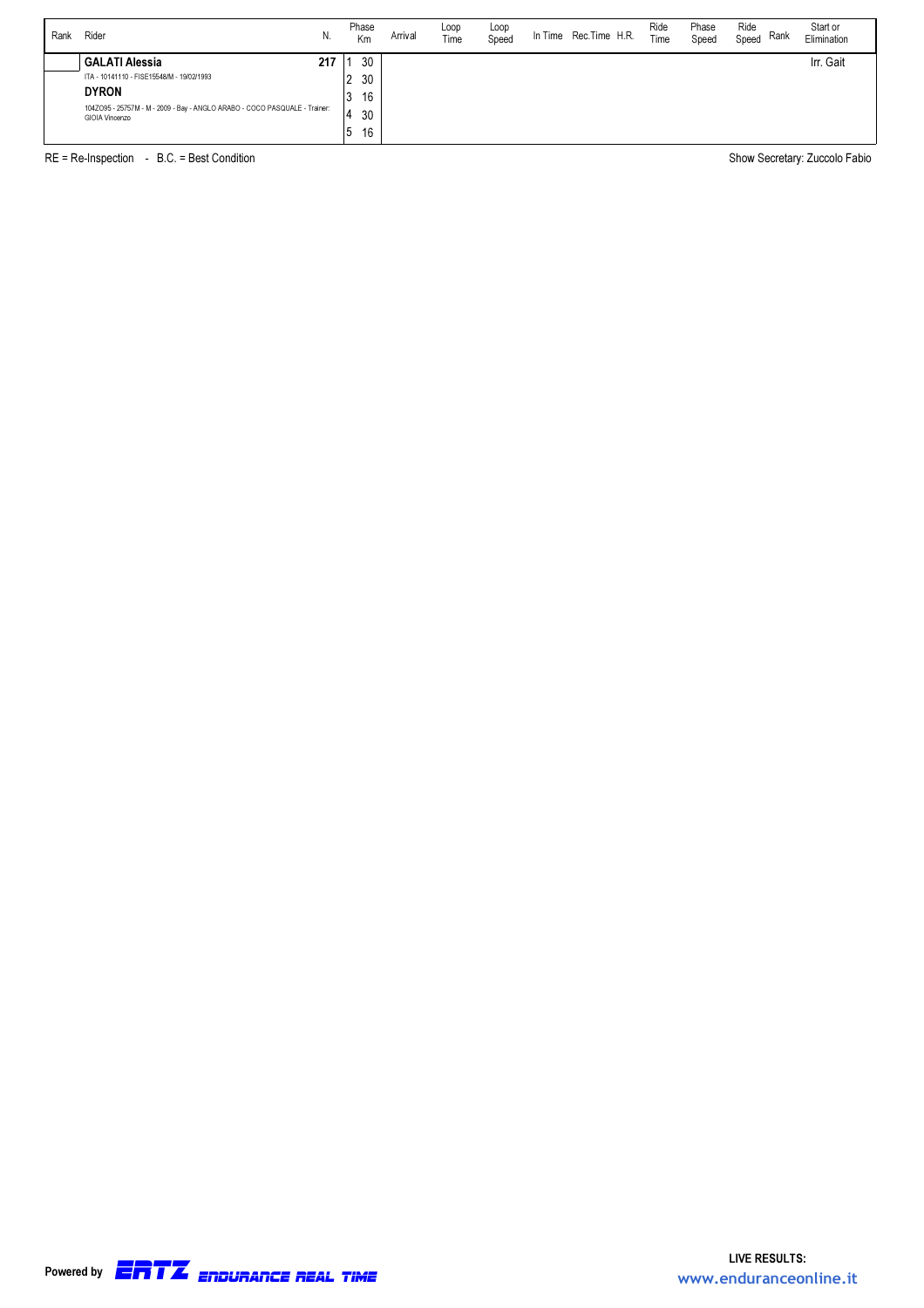#### 23/03/2019

#### Event ID 0000614A - 6ª Discovering Magredi - ASD Centro Equestre Magredi - Vivaro (PN)

Ground Jury: Gobbo Davide (President), Zaia Antonio (Technical Delegate), Guerrini Silvia, Hellfritsch Christa, Zaia Antonio, Vivarelli Chiara (Chief Steward)

Veterinary Commission: Barelli Armida (President), Bottegaro Nika Brkljaca (CRO) (Foreign Vet), Costa Neri Francesca (Veterinay), De Vecchi Marco (Veterinay), Lanzi Paolo (Veterinay), Merisio Marzia (Veterinay), Zorzi Giovanni (Treating Vet President), Nonino Marta (Treating Vet)

# Final Results CEIYJ2\* 122 km

( Start: 07:00:00 - Hold Time: 02:40:00 - Entries: 11 - Started: 10 )

| Rank | Rider<br>N.                                                                                                        |   | Phase<br>Кm | Arrival             | Loop<br>Time | Loop<br>Speed | In Time  | Rec.Time H.R. |    | Ride<br>Time | Phase<br>Speed | Ride<br>Speed | Rank           | Start or<br>Elimination |
|------|--------------------------------------------------------------------------------------------------------------------|---|-------------|---------------------|--------------|---------------|----------|---------------|----|--------------|----------------|---------------|----------------|-------------------------|
| -1   | 8<br><b>LALISCIA Costanza</b>                                                                                      |   | 30          | 8:38:48             | 1:38:48      | 18,219        | 8:40:19  | 1:31          | 64 | 1:40:19      | 17,943         | 17.943 1      |                | 9:20:19                 |
|      | ITA - 10100956 - FISE9877/R - 14/09/1999 - Y.R.                                                                    | 2 | 30          | 10:57:55            | 1:37:36      | 18,443        | 11:03:26 | 5:31          | 62 | 3:23:26      | 17,456         | 17.696        | - 3            | 11:43:26                |
| B.C. | VALDA DU VALLOIS<br>106GC04 - 03450R - F - 2009 - Grev - ARABO - ITALIA ENDURANCE ASD - Trainer:                   | 3 | 16          | 12:33:14            | 0:49:48      | 19,277        | 12:35:27 | 2:13          | 64 | 4:15:27      | 18,456         | 17.851 2      |                | 13:15:27                |
|      | LALISCIA Gianluca                                                                                                  | 4 | 30          | 14:52:19            | 1:36:52      | 18,582        | 14:58:37 | 6:18          | 64 | 5:58:37      | 17.447         | 17,735        | $\overline{2}$ | 15:38:37                |
|      | (Intermediate Rec. Time Average: 03:53 - Rank: 4°)                                                                 | 5 | 16          | 16:17:19            | 0:38:42      | 24,806        | 16:27:43 | 10:24         | 58 | 6:37:19      | 24,806         | 18,424        | -1             |                         |
| 2    | <b>COPPINI Caterina</b><br>13                                                                                      |   | 30          | 8:38:46             | 1:38:46      | 18,225        | 8:41:27  | 2:41          | 64 | 1:41:27      | 17.743         | 17.743 3      |                | 9:21:27                 |
|      | ITA - 10145141 - FISE19954/D - 13/07/2002 - Y.R.                                                                   | 2 | 30          | 11:00:04            | 1:38:37      | 18,252        | 11:02:16 | 2:12          | 61 | 3:22:16      | 17,854         | 17.798        | -1             | 11:42:16                |
|      | <b>ZABOR DES PINS</b>                                                                                              | 3 | 16          | 12:33:09            | 0:50:53      | 18.867        | 12:35:16 | 2:07          | 57 | 4:15:16      | 18,113         | 17.864        | -1             | 13:15:16                |
|      | 105QL52 - 13283D - C - 2010 - GRIGIO - ARABO - AZ. AGR. CORTE BACCOLI DI<br>COPPINI JAMES - Trainer: COPPINI James | 4 | 30          | 14:52:17            | 1:37:01      | 18,554        | 14:55:26 | 3:09          | 58 | 5:55:26      | 17,970         | 17,894        | - 1            | 15:35:26                |
|      | (Intermediate Rec. Time Average: 02:32 - Rank: 2°)                                                                 | 5 | 16          | 16:17:55            | 0:42:29      | 22,597        | 16:24:55 | 7:00          | 55 | 6:37:55      | 22,597         | 18,396 2      |                |                         |
| 3    | 6<br><b>GALLI Valentina</b>                                                                                        |   | 30          | 8:38:49             | 1:38:49      | 18,216        | 8:40:53  | 2:04          | 64 | 1:40:53      | 17.842         | 17,842 2      |                | 9:20:53                 |
|      | ITA - 10116756 - FISE32947/B - 22/03/2001 - Y.R.                                                                   | 2 | 30          | 11:00:08            | 1:39:15      | 18.136        | 11:02:36 | 2:28          | 63 | 3:22:36      | 17.696         | 17,769        | - 2            | 11:42:36                |
|      | TURANDOT                                                                                                           | 3 | 16          | 12:33:12            | 0:50:36      | 18,972        | 12:36:12 | 3:00          | 64 | 4:16:12      | 17,910         | 17.799        | - 3            | 13:16:12                |
|      | 105DA40 - 29821BXX - F - 2010 - Bay - SCONOSCIUTA - Mariuccia RIGHELLI - Trainer<br><b>GALLI Valentina</b>         | 4 | 30          | 14:52:23            | 1:36:11      | 18.714        | 15:01:43 | 9:20          | 62 | 6:01:43      | 17.059         | 17.583        | - 3            | 15:41:43                |
|      | (Intermediate Rec. Time Average: 04:13 - Rank: 5°)                                                                 | 5 | 16          | 16:47:02            | 1:05:19      | 14,698        | 16:56:02 | 9:00          | 56 | 7:07:02      | 14,698         | 17,142 3      |                |                         |
| 4    | 11<br><b>ZANOTTI Elisa</b>                                                                                         |   | 30          | 8:46:23             | 1:46:23      | 16,920        | 8:49:11  | 2:48          | 51 | 1:49:11      | 16,486         | 16,486        | - 6            | 9:29:11                 |
|      | ITA - 10143121 - FISE37030/B - 21/07/1998 - Y.R.                                                                   | 2 | 30          | 11:19:54            | 1:50:43      | 16,258        | 11:22:14 | 2:20          | 64 | 3:42:14      | 15,922         | 16.199        | - 5            | 12:02:14                |
|      | <b>DIDONNA</b>                                                                                                     | 3 | 16          | 13:04:45            | 1:02:31      | 15,356        | 13:07:16 | 2:31          | 62 | 4:47:16      | 14,762         | 15,874        | - 5            | 13:47:16                |
|      | 105HX31 - 27202B/JO - F - 2008 - Bav - SELLA POLONIA - ZANOTTI ELISA - Trainer:<br>ZANOTTI Elisa                   | 4 | 30          | 15:44:20            | 1:57:04      | 15,376        | 15:47:46 | 3:26          | 56 | 6:47:46      | 14,938         | 15.597        | - 4            | 16:27:46                |
|      | (Intermediate Rec. Time Average: 02:46 - Rank: 3°)                                                                 | 5 | 16          | 17:34:51            | 1:07:05      | 14,311        | 17:39:26 | 4:35          | 61 | 7:54:51      | 14,311         | 15.415 4      |                |                         |
| 5    | <b>BELLEI Manila</b><br>1                                                                                          |   | 30          | 8:45:20             | 1:45:20      | 17,089        | 8:47:09  | 1:49          | 54 | 1:47:09      | 16,799         | 16.799        | - 4            | 9:27:09                 |
|      | ITA - 10168116 - FISE17330/E - 18/01/2002 - Y.R.                                                                   | 2 | 30          | 11:17:00            | 1:49:51      | 16,386        | 11:19:30 | 2:30          | 62 | 3:39:30      | 16.021         | 16.401 4      |                | 11:59:30                |
|      | CHAZAL                                                                                                             | 3 | 16          | 13:00:28            | 1:00:58      | 15.746        | 13:02:51 | 2:23          | 61 | 4:42:51      | 15,154         | 16.122 4      |                | 13:42:51                |
|      | 103ZK98 - 27071B/JO - G - 2006 - Grey - PUROSANGUE ARABO - RIBOLDI<br>GIACOMO - Trainer: RIBOLDI Giacomo           | 4 | 30          | 15:49:26            | 2:06:35      | 14,220        | 15:52:32 | 3:06          | 57 | 6:52:32      | 13,880         | 15,417 5      |                | 16:32:32                |
|      | (Intermediate Rec. Time Average: 02:27 - Rank: 1°)                                                                 | 5 | 16          | 17:45:21            | 1:12:49      | 13,184        | 17:52:14 | 6:53          | 52 | 8:05:21      | 13,184         | 15,082 5      |                |                         |
|      | <b>CORTI NAYADE MARIA</b><br>14                                                                                    |   | 30          | 8:46:25             | 1:46:25      | 16,915        | 8:50:41  | 4:16          | 58 | 1:50:41      | 16.263         | 16.263 7      |                | 9:30:41                 |
|      | ITA - 10152870 - FISE41164/B - 06/04/2000 - Y.R.                                                                   | 2 | 30          | 11:25:19            | 1:54:38      | 15,702        | 11:29:25 | 4:06          | 57 | 3:49:25      | 15,160         | 15,692 7      |                | 12:09:25                |
|      | MACTATIK                                                                                                           | 3 | 16          | 13:15:24            | 1:05:59      | 14,549        | 13:20:45 | 5:21          | 64 | 5:00:45      | 13.458         | 15.162 6      |                | 14:00:45                |
|      | 105VK76 - 31278BXX - F - 2009 - GRIGIO - SCONOSCIUTA - CORTI NAYADE<br>MARIA - Trainer:                            | 4 | 30          | 15:57:06            | 1:56:21      | 15,471        | 16:06:02 | 8:56          | 63 | 7:06:02      | 14,367         | 14.928        |                | Irr. Gait               |
|      |                                                                                                                    | 5 | 16          |                     |              |               |          |               |    |              |                |               |                |                         |
|      | <b>LAURENTINI Chiara</b><br>9                                                                                      |   | 30          | 8:51:50             | 1:51:50      | 16,095        | 8:53:55  | 2:05          | 56 | 1:53:55      | 15,801         | 15,801 8      |                | 9:33:55                 |
|      | ITA - 10145268 - FISE2118/KB - 24/02/1998 - Y.R.                                                                   | 2 | 30          | 11:25:16            | 1:51:21      | 16.165        | 11:27:59 | 2:43          | 55 | 3:47:59      | 15.780         | 15.791 6      |                | 12:07:59                |
|      | <b>OSIRIDE</b>                                                                                                     | 3 | 16          | 13:15:22            | 1:07:23      | 14,247        | 13:17:42 | 2:20          | 59 | 4:57:42      | 13,770         | 15,317        |                | Irr. Gait               |
|      | 105JD29 - 28877B/AN - F - 2010 - Bay - PUROSANGUE ARABO - LAURENTIN<br>FABRIZIO - Trainer: LAURENTINI Chiara       | 4 | 30          |                     |              |               |          |               |    |              |                |               |                |                         |
|      |                                                                                                                    | 5 | 16          |                     |              |               |          |               |    |              |                |               |                |                         |
|      | <b>BOTTICCHIO Chiara</b><br>$\mathbf{2}$                                                                           |   | 30          | 8:53:02             | 1:53:02      | 15,925        | 8:55:50  | 2:48          | 62 | 1:55:50      | 15,540         | 15.540 9      |                | 9:35:50                 |
|      | ITA - 10172754 - FISE75605/B - 13/11/2000 - Y.R.                                                                   | 2 | 30          | $ 11:34:06$ 1:58:16 |              | 15,220        | 11:36:12 | 2:06          | 60 | 3:56:12      | 14,954         | 15,241 8      |                | 12:16:12                |
|      | JACOB DI MAR<br>106BH01 - 31865B/AN - M - 2010 - Grey - PUROSANGUE ARABO - QUETTI MARINA                           | 3 | 16          | 13:22:10 1:05:58    |              | 14,553        | 13:24:56 | 2:46          | 51 | 5:04:56      | 13,967         | 14.954        |                | Irr. Gait               |
|      | Trainer, BOTTICCHIO Chiara                                                                                         | 4 | 30          |                     |              |               |          |               |    |              |                |               |                |                         |
|      |                                                                                                                    | 5 | 16          |                     |              |               |          |               |    |              |                |               |                |                         |
|      | 7<br><b>IELO Giorgia</b>                                                                                           |   | 30          | 8:46:22             | 1:46:22      | 16,923        | 8:48:54  | 2:32          | 59 | 1:48:54      | 16,529         | 16.529 5      |                | 9:28:54                 |
|      | ITA - 10165806 - FISE20394/E - 23/11/2000 - Y.R.                                                                   | 2 | 30          | 11:20:10 1:51:16    |              | 16,177        | 11:22:58 | 2:48          | 61 | 3:42:58      | 15,780         | 16,146        |                | Irr. Gait               |
|      | <b>ELDORADO BOSANA</b><br>105ZL07 - 14458E/AN - M - 2011 - Bay - PUROSANGUE ARABO - IELO ALESSANDRO                | 3 | 16          |                     |              |               |          |               |    |              |                |               |                |                         |
|      | FRANCESCO GIUSEPPE - Trainer: IELO Giorgia                                                                         | 4 | 30          |                     |              |               |          |               |    |              |                |               |                |                         |
|      |                                                                                                                    | 5 | 16          |                     |              |               |          |               |    |              |                |               |                |                         |
|      | <b>LIBERTO Damiano</b><br>10                                                                                       |   | 30          | 8:51:52 1:51:52     |              | 16,091        | 8:56:07  | 4:15          |    | 64 1:56:07   | 15,502 15,502  |               |                | Irr. Gait               |
|      | ITA - 10183620 - FISE40748/M - 26/06/1998 - Y.R.                                                                   | 2 | 30          |                     |              |               |          |               |    |              |                |               |                |                         |
|      | PASHAGUL<br>105XS86 - 04058C - F - 2011 - Grey - AKHALTEKE - MEDEUS SOCIETA' AGRICOLA                              | 3 | 16          |                     |              |               |          |               |    |              |                |               |                |                         |
|      | Trainer. MANENTI Barbara                                                                                           | 4 | 30          |                     |              |               |          |               |    |              |                |               |                |                         |
|      |                                                                                                                    | 5 | -16         |                     |              |               |          |               |    |              |                |               |                |                         |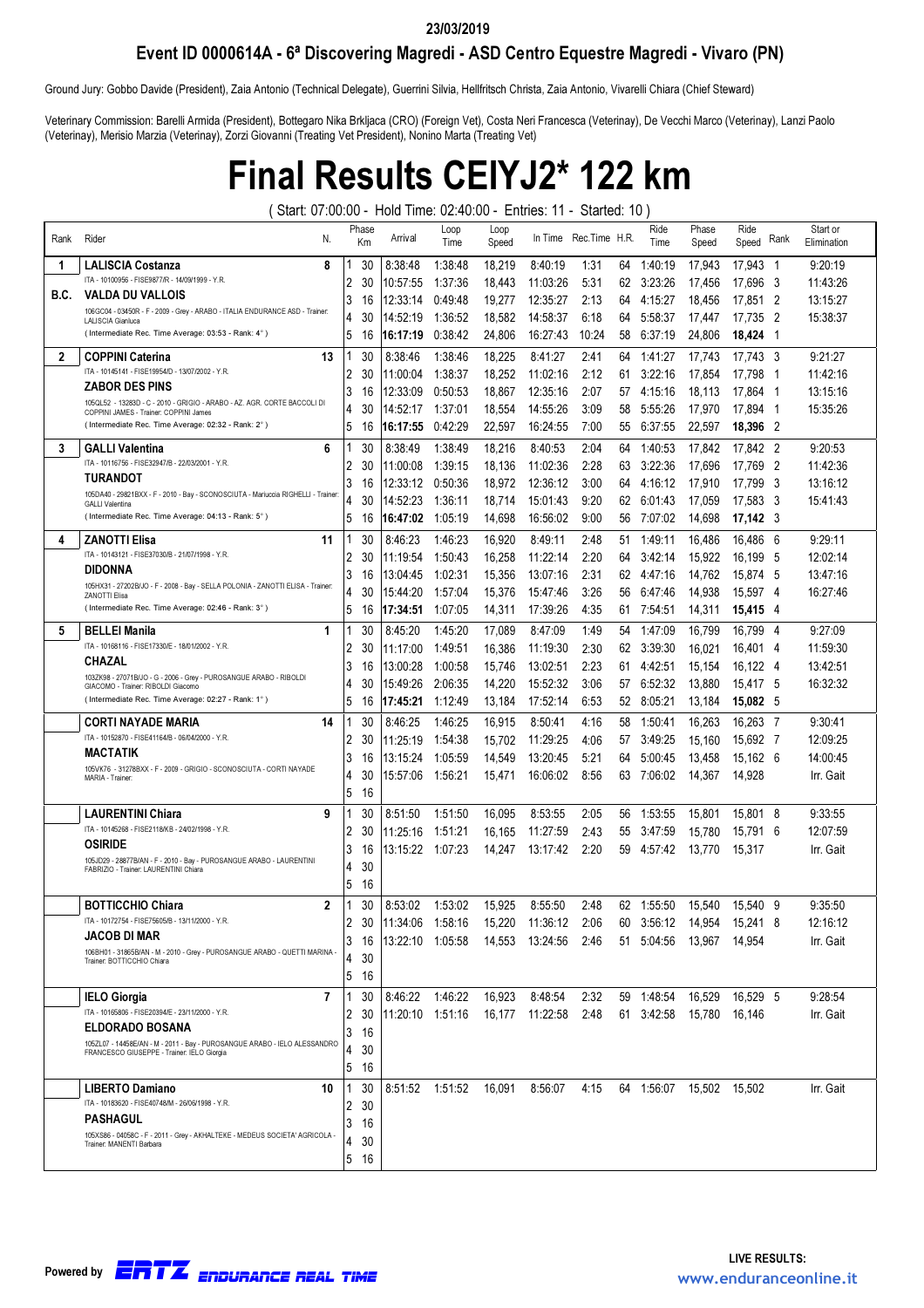| Rank | Rider                                                                                           | N. | Phase<br>Km    | Arrival | Loop<br>Time | Loop<br>Speed | In Time | Rec.Time H.R. | Ride<br>Time | Phase<br>Speed | Ride<br>Rank<br>Speed | Start or<br>Elimination |
|------|-------------------------------------------------------------------------------------------------|----|----------------|---------|--------------|---------------|---------|---------------|--------------|----------------|-----------------------|-------------------------|
|      | <b>CINGOLANI Filippo</b>                                                                        |    | 30             |         |              |               |         |               |              |                |                       | Retired                 |
|      | ITA - 10107097 - FISE14360/P - 13/09/1998 - Y.R.                                                |    | 30<br><u>.</u> |         |              |               |         |               |              |                |                       |                         |
|      | <b>CAZON POLACO</b>                                                                             |    | 16             |         |              |               |         |               |              |                |                       |                         |
|      | 105VU68 - 03486R - G - 2010 - Chestnut - - ITALIA ENDURANCE ASD - Trainer:<br>LALISCIA Gianluca |    | 30             |         |              |               |         |               |              |                |                       |                         |
|      |                                                                                                 |    | 16<br>5        |         |              |               |         |               |              |                |                       |                         |

B.C. = Best Condition Show Secretary: Zuccolo Fabio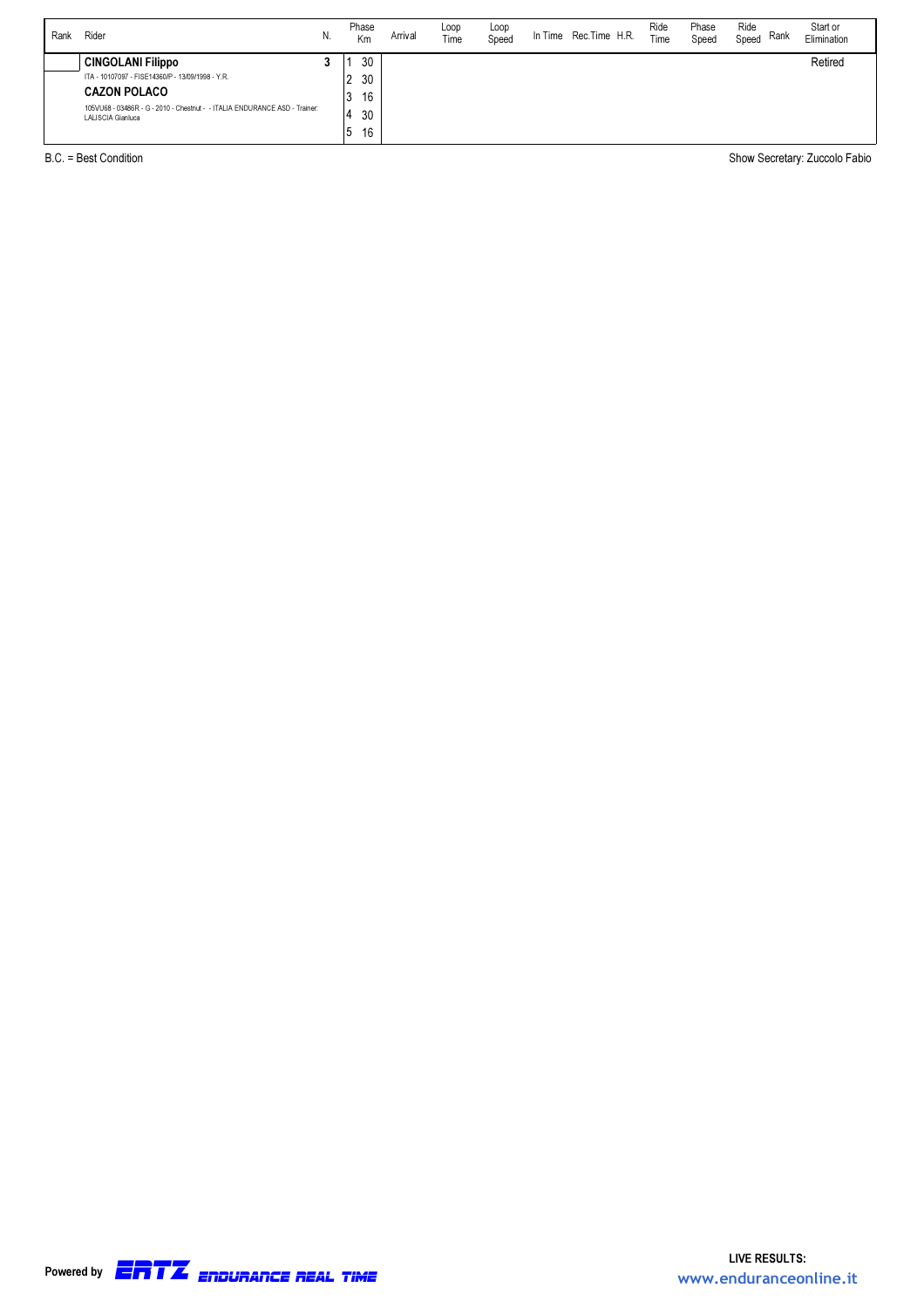### 23/03/2019

Event ID 0000614A - 6ª Discovering Magredi - ASD Centro Equestre Magredi - Vivaro (PN)

Ground Jury: Gobbo Davide (President), Zaia Antonio (Technical Delegate), Guerrini Silvia, Hellfritsch Christa, Zaia Antonio, Vivarelli Chiara (Chief Steward)

Veterinary Commission: Barelli Armida (President), Bottegaro Nika Brkljaca (CRO) (Foreign Vet), Costa Neri Francesca (Veterinay), De Vecchi Marco (Veterinay), Lanzi Paolo (Veterinay), Merisio Marzia (Veterinay), Zorzi Giovanni (Treating Vet President), Nonino Marta (Treating Vet)

## Final Results CEI1\* 90 km

( Start: 08:00:00 - Hold Time: 01:20:00 - Entries: 32 - Started: 32 )

| Rank         | Rider<br>N.                                                                                                                                                    |   | Phase<br>Кm | Arrival          | Loop<br>Time | Loop<br>Speed | In Time                              | Rec.Time H.R. |    | Ride<br>Time | Phase<br>Speed | Ride<br>Speed Rank | Start or<br>Elimination |
|--------------|----------------------------------------------------------------------------------------------------------------------------------------------------------------|---|-------------|------------------|--------------|---------------|--------------------------------------|---------------|----|--------------|----------------|--------------------|-------------------------|
| 1            | <b>KARPF Katharina</b><br>118<br>AUT - 10150413 - 13/02/2004 - Y.R.                                                                                            |   | 30          | 9:22:00          | 1:22:00      | 21,951        | 9:26:00                              | 4:00          | 64 | 1:26:00      | 20,930         | 20,930 1           | 10:06:00                |
| B.C.         | <b>LUCKY BOY STYR EHA</b>                                                                                                                                      | 2 | 30          | 11:27:54         | 1:21:54      | 21,978        | 11:32:28                             | 4:34          | 64 | 2:52:28      | 20,817         | 20,874 1           | 12:12:28                |
|              | 106GJ44 - - G - 2012 - Bay - - Markus Hubmann - Trainer: KARPF Katharina<br>(Intermediate In Time Average: 04:17 - Rank: 15°)                                  | 3 | 30          | 13:42:23         | 1:29:55      | 20,019        | 13:55:21                             | 12:58         | 55 | 4:22:23      | 20,019         | 20,581 1           |                         |
| $\mathbf{2}$ | <b>HAFELE Anna</b><br>115                                                                                                                                      |   | 30          | 9:24:01          | 1:24:01      | 21,424        | 9:28:41                              | 4:40          | 57 | 1:28:41      | 20,297         | 20,297 5           | 10:08:41                |
|              | AUT - 10156598 - 23/11/1998 - Y.R<br>SETHI                                                                                                                     | 2 | 30          | 11:46:18         | 1:37:37      | 18,439        | 11:51:13                             | 4:55          | 51 | 3:11:13      | 17,555         | 18,827<br>- 3      | 12:31:13                |
|              | 104UM98 - - G - 2003 - Bay - - Karl Uschnig - Trainer: HÄFELE Anna<br>(Intermediate In Time Average: 04:47 - Rank: 19°)                                        | 3 | 30          | 14:00:02         | 1:28:49      | 20,266        | 14:13:47                             | 13:45         | 45 | 4:40:02      | 20,266         | 19,283 2           |                         |
| 3            | <b>KLEMEN Daniela</b><br>119                                                                                                                                   |   | 30          | 9.24:04          | 1:24:04      | 21,412        | 9:28:46                              | 4:42          | 64 | 1:28:46      | 20.278         | 20.278<br>- 6      | 10:08:46                |
|              | AUT - 10092128 - 08/06/1986<br><b>MALAKAI EL SAMAWI</b>                                                                                                        | 2 | 30          | 11:46:20         | 1:37:34      | 18,449        | 11:51:16                             | 4:56          | 59 | 3:11:16      | 17,561         | 18,822 4           | 12:31:16                |
|              | 106JW90 - - G - 2011 - Grey - - Daniela Klemen - Trainer: KLEMEN Daniela<br>(Intermediate In Time Average: 04:49 - Rank: 20°)                                  | 3 | 30          | 14:00:03         | 1:28:47      | 20,274        | 14:13:42                             | 13:39         | 48 | 4:40:03      | 20,274         | 19,282 3           |                         |
| 4            | <b>RUSCONI Riccardo</b><br>133                                                                                                                                 |   | 30          | 9:37:03          | 1:37:03      | 18,547        | 9:40:58                              | 3:55          | 55 | 1:40:58      | 17,828         | 17.828<br>- 9      | 10:20:58                |
|              | ITA - 10105554 - FISE25106/F - 22/09/1964<br><b>AMILKARE CHANDRA</b>                                                                                           | 2 | 30          | 11:57:09         | 1:36:11      | 18,714        | 12:02:19                             | 5:10          | 57 | 3:22:19      | 17.760         | 17.794<br>- 6      | 12:42:19                |
|              | 106DP19 - 31737B/AN - M - 2012 - Chestnut - PUROSANGUE ARABO - RUSCONI<br>FRANCESCO - Trainer: RUBttentn Ridiatedn Time Average: 04:32 - Rank: 16°)            | 3 | 30          | 14:06:30         | 1:24:11      | 21,382        | 14:18:45                             | 12:15         | 56 | 4:46:30      | 21,382         | 18,848<br>- 4      |                         |
| 5            | <b>CARBONI Jacopo</b><br>106                                                                                                                                   | 1 | 30          | 9:37:05          | 1:37:05      | 18,541        | 9:42:31                              | 5:26          | 60 | 1:42:31      | 17,558         | 17.558 10          | 10:22:31                |
|              | ITA - 10188970 - FISE13635/T - 01/06/1989<br>NAZIRA APPLE PIE                                                                                                  | 2 | 30          | 12:00:51         | 1:38:20      | 18,305        | 12:05:34                             | 4:43          | 61 | 3:25:34      | 17,467         | 17,513 9           | 12:45:34                |
|              | 106JX98 - 28753T/AN - F - 2012 - Bay - PUROSANGUE ARABO - WILD SOULS DI<br>CARBONI IRINA, JACOPO IEfeinAtaldAaAE. IAGRinSEMRieraTgeine5:05RER2alnka2266)       | 3 | 30          | 14:08:06         | 1:22:32      | 21,809        | 14:36:20                             | 28:14         | 61 | 4:48:06      | 21,809         | 18,743 5           |                         |
| 6            | <b>FRISAN Sara</b><br>110                                                                                                                                      |   | 30          | 9:44:46          | 1:44:46      | 17,181        | 9:46:47                              | 2:01          | 60 | 1:46:47      | 16,857         | 16,857 13          | 10:26:47                |
|              | ITA - 10176993 - FISE9952/T - 14/01/2002 - Y.R<br><b>DEHORIX</b>                                                                                               | 2 | 30          | 12:03:31         | 1:36:44      | 18,608        | 12:05:48                             | 2:17          | 55 | 3:25:48      | 18,179         | 17,493 10          | 12:45:48                |
|              | 106DL67 - 28739T/AN - G - 2012 - Bay - PUROSANGUE ARABO - GIOIA VINCENZO -<br>Trainer. GIOIA Vincenzo (Intermediate In Time Average: 02:09 - Rank: 3°)         | 3 | 30          | 14:09:54         | 1:24:06      | 21,403        | 14:25:03                             | 15:09         | 56 | 4:49:54      | 21,403         | 18,627 6           |                         |
| 7            | <b>CAMPAGNONI Giacomino</b><br>104                                                                                                                             |   | 30          | 9:37:04          | 1:37:04      | 18,544        | 9:39:49                              | 2:45          | 57 | 1:39:49      | 18,033         | 18.033 7           | 10:19:49                |
|              | ITA - 10116851 - FISE64104/B - 25/01/1953<br><b>DIVINEDELLAVIVARETTA</b>                                                                                       | 2 | 30          | 11:57:07         | 1:37:18      | 18,499        | 12:01:00                             | 3:53          | 55 | 3:21:00      | 17,789         | 17,910 5           | 12:41:00                |
|              | 106AF43 - 31864B/AN - F - 2011 - SAURO - PUROSANGUE ARABO - ONDELLI<br>TIZIANA - Trainer: ACUTI & Kitessandräate In Time Average: 03:19 - Rank: 10°)           | 3 | 30          | 14:11:23         | 1:30:23      | 19,915        | 14:17:41                             | 6:18          | 55 | 4:51:23      | 19,915         | 18,532 7           |                         |
| 8            | <b>CANTARO NICOLE EVELYN</b><br>105                                                                                                                            |   | 30          | 9:45:10          | 1:45:10      | 17,116        | 9:46:35                              | 1:25          | 51 | 1:46:35      | 16,888         | 16,888 12          | 10:26:35                |
|              | ITA - 10146842 - FISE82410/B - 05/01/1995<br>KIMONO DELL ORSETTA                                                                                               | 2 | 30          | 12:03:33         | 1:36:58      | 18,563        | 12:04:59                             | 1:26          | 58 | 3:24:59      | 18,293         | 17,562 7           | 12:44:59                |
|              | 106FP51 - 18764A/AN - M - 2011 - GRIGIO - PUROSANGUE ARABO - ACUTIS<br>ALESSANDRA<br>(Intermediate In Time Average: 01:25 - Rank: 1°)                          | 3 | 30          | 14:17:50         | 1:32:51      | 19,386        | 14:23:58                             | 6:08          | 58 | 4:57:50      | 19,386         | 18,131 8           |                         |
| 9            | <b>ZAMPAGLI Matteo</b><br>136                                                                                                                                  |   | 30          | 9:43:34          | 1:43:34      | 17,380        | 9:46:31                              | 2:57          | 58 | 1:46:31      | 16,899         | 16,899 11          | 10:26:31                |
|              | ITA - 10026127 - 002852/R - 14/10/1983<br>LAKITA GRIGIA                                                                                                        | 2 | 30          | 12:03:34         | 1:37:03      | 18,547        | 12:05:24                             | 1:50          | 56 | 3:25:24      | 18,203         | 17.527 8           | 12:45:24                |
|              | 106KH00 - 03341R - F - 2012 - GRIGIO - SELLA ITALIANO - ZAMPAGLI MATTEO -<br>Trainer. ZAMPAGLI Matteo (Intermediate In Time Average: 02:24 - Rank: 5°)         | 3 | 30          | 14:18:34         | 1:33:10      | 19,320        | 14:24:49                             | 6:15          | 56 | 4:58:34      | 19,320         | 18,086<br>- 9      |                         |
| 10           | <b>MARIOTTI Luca</b><br>125                                                                                                                                    |   | 30          | 9:45:43          | 1:45:43      | 17,027        | 9:47:25                              | 1:42          | 50 | 1:47:25      | 16.757         | 16.757 14          | 10:27:25                |
|              | ITA - 10119068 - FISE12978/R - 14/07/2000 - Y.R.<br><b>CHETAK DES DOLINES</b>                                                                                  | 2 | 30          | 12:14:18         | 1:46:53      | 16,841        | 12:17:16                             | 2:58          | 55 | 3:37:16      | 16,386         | 16,569 11          | 12:57:16                |
|              | 106HD04 - 03315R - M - 2012 - Grey - ARABO - TEAM ENDURANCE MARIOTTI<br>A.S.D. - Trainer: MARIOTTI(Lindermediate In Time Average: 02:20 - Rank: 4°)            | 3 | 30          | 14:36:40         | 1:39:24      | 18,109        | 14:42:03                             | 5:23          | 56 | 5:16:40      | 18,109         | 17,053 10          |                         |
| 11           | <b>FUMAGALLI Marta</b><br>111                                                                                                                                  |   | 30          | 9:45:42          | 1:45:42      | 17,029        | 9:47:34                              | 1:52          | 62 | 1:47:34      | 16,734         | 16.734 15          | 10:27:34                |
|              | ITA - 10112947 - FISE26627/A - 23/06/1999 - Y.R.<br><b>EUFORBIA BOSANA</b>                                                                                     | 2 | 30          | 12:14:16         | 1:46:42      | 16,870        | 12:17:22                             | 3:06          | 56 | 3:37:22      | 16,393         | 16.562 12          | 12:57:22                |
|              | 106KF80 - 32790B/AN - F - 2011 - Bav - PUROSANGUE ARABO - TOSCA ELENA<br>FRANCESCA MARCELLINA Inframe di bitaAbATumdaRtarerage: 02:29 - Rank: 6°)              | 3 | 30          | 14:36:41         | 1:39:19      | 18,124        | 14:44:45                             | 8:04          | 51 | 5:16:41      | 18,124         | 17,052 11          |                         |
| 12           | <b>MILANI Letizia</b><br>127                                                                                                                                   |   | 30          | 9:48:30          | 1:48:30      | 16,590        | 9:51:54                              | 3:24          | 64 | 1:51:54      | 16.086         | 16.086 18          | 10:31:54                |
|              | ITA - 10142712 - FISE77309/B - 09/05/1998 - Y.R.<br><b>FB KARONTE</b>                                                                                          | 2 | 30          | 12:14:19 1:42:25 |              | 17,575        | 12:18:13                             | 3:54          | 64 | 3:38:13      | 16,931         | 16,497 13          | 12:58:13                |
|              | 106KD88 - 32332B/AN - G - 2012 - Bay - PUROSANGUE ARABO - RIZZI SARA -<br>Trainer. CIAPPARELLA Cristintermediate In Time Average: 03:39 - Rank: 13°)           | 3 | 30          | 14:36:50 1:38:37 |              | 18,252        | 14:46:15                             | 9:25          | 56 | 5:16:50      | 18,252         | 17,044 12          |                         |
| 13           | <b>FORNARI Andrea</b><br>109                                                                                                                                   | 1 | 30          | 9:50:56          | 1:50:56      | 16,226        | 9:54:32                              | 3:36          |    | 56 1:54:32   | 15,716         | 15,716 21          | 10:34:32                |
|              | ITA - 10026089 - 0024711 - 03/03/1986<br><b>BELEN BY DEHOR</b>                                                                                                 | 2 | 30          | 12:27:50         | 1:53:18      | 15,887        | 12:29:45                             | 1:55          | 52 | 3:49:45      | 15,623         | 15,669 16          | 13:09:45                |
|              | 106JM05 - 15197E/AN - F - 2012 - Grey - PUROSANGUE ARABO - CACCHIOLI<br>ANDREA - Trainer. CAPECE Interproduction of Time Average: 02:46 - Rank: 9°)            | 3 | 30          | 14:58:48 1:49:03 |              | 16,506        | 15:03:03                             | 4:15          |    | 58 5:38:48   | 16,506         | 15,939 13          |                         |
| 14           | <b>BRESCIANI Giulia</b><br>103                                                                                                                                 | 1 | 30          | 9:50:58          | 1:50:58      | 16,221        | 9:54:21                              | 3:23          |    | 47 1:54:21   | 15,741         | 15,741 20          | 10:34:21                |
|              | ITA - 10137159 - FISE44520/F - 04/09/1995<br><b>ESPERADO</b>                                                                                                   | 2 | 30          | 12:27:50         | 1:53:29      | 15,861        | 12:31:29                             | 3:39          | 48 | 3:51:29      | 15,367         | 15,552 17          | 13:11:29                |
|              | 106GR46 - 14583F/AN - G - 2012 - Grey - PUROSANGUE ARABO - AZ. AGR. DEGLI<br>ABETI DI BRESCIANI GIULINA e Timalendira BRESCIANA Giulearage: 03:31 - Rank: 12°) | 3 | 30          | 14:58:49 1:47:20 |              | 16,770        | 15:05:42                             | 6:53          |    | 50 5:38:49   | 16,770         | 15,938 14          |                         |
| 15           | <b>ACCORDINI Eddy</b><br>101                                                                                                                                   | 1 | 30          | 9:51:21          | 1:51:21      | 16,165        | 9:53:09                              | 1:48          |    | 62 1:53:09   | 15,908         | 15,908 19          | 10:33:09                |
|              | ITA - 10084899 - FISE129627D - 26/07/1980<br><b>SINDIANU</b>                                                                                                   | 2 | 30          | 12:27:53         | 1:54:44      | 15,689        | 12:29:13                             | 1:20          | 58 | 3:49:13      | 15,508         | 15.706 15          | 13:09:13                |
|              | 105WI97 - 31458B/AN - M - 2011 - Grey - PUROSANGUE ARABO - BERTONI<br>CARLETTO - Trainer. ACCORditerrieddiate In Time Average: 01:34 - Rank: 2°)               | 3 | 30          | 15:00:35 1:51:22 |              | 16,163        | 15:08:41                             | 8:06          |    | 56 5:40:35   | 16,163         | 15,855 15          |                         |
| 16           | <b>MANDELLI Federica</b><br>124                                                                                                                                | 1 | 30          | 9:57:36          | 1:57:36      | 15,306        | 10:00:05                             | 2:29          |    | 62 2:00:05   | 14,990         | 14,990 26          | 10:40:05                |
|              | ITA - 10074907 - FISE23014/B - 18/08/1994<br><b>BOUDABI DE KERLI</b>                                                                                           | 2 | 30          | 12:30:34 1:50:29 |              | 16,292        | 12:33:12                             | 2:38          |    | 63 3:53:12   | 15,913         | 15,437 18          | 13:13:12                |
|              | 106JP65 - 33291BXX - M - 2011 - Bay - ARABO - LINGENAUBER ECKARD - Trainer:<br>(Intermediate In Time Average: 02:34 - Rank: 8°)<br>MANDELLI Federica           | 3 | 30          | 15:11:00 1:57:48 |              |               | 15,280  15:21:28  10:28  51  5:51:00 |               |    |              | 15,280         | 15,385 16          |                         |
|              |                                                                                                                                                                |   |             |                  |              |               |                                      |               |    |              |                |                    |                         |